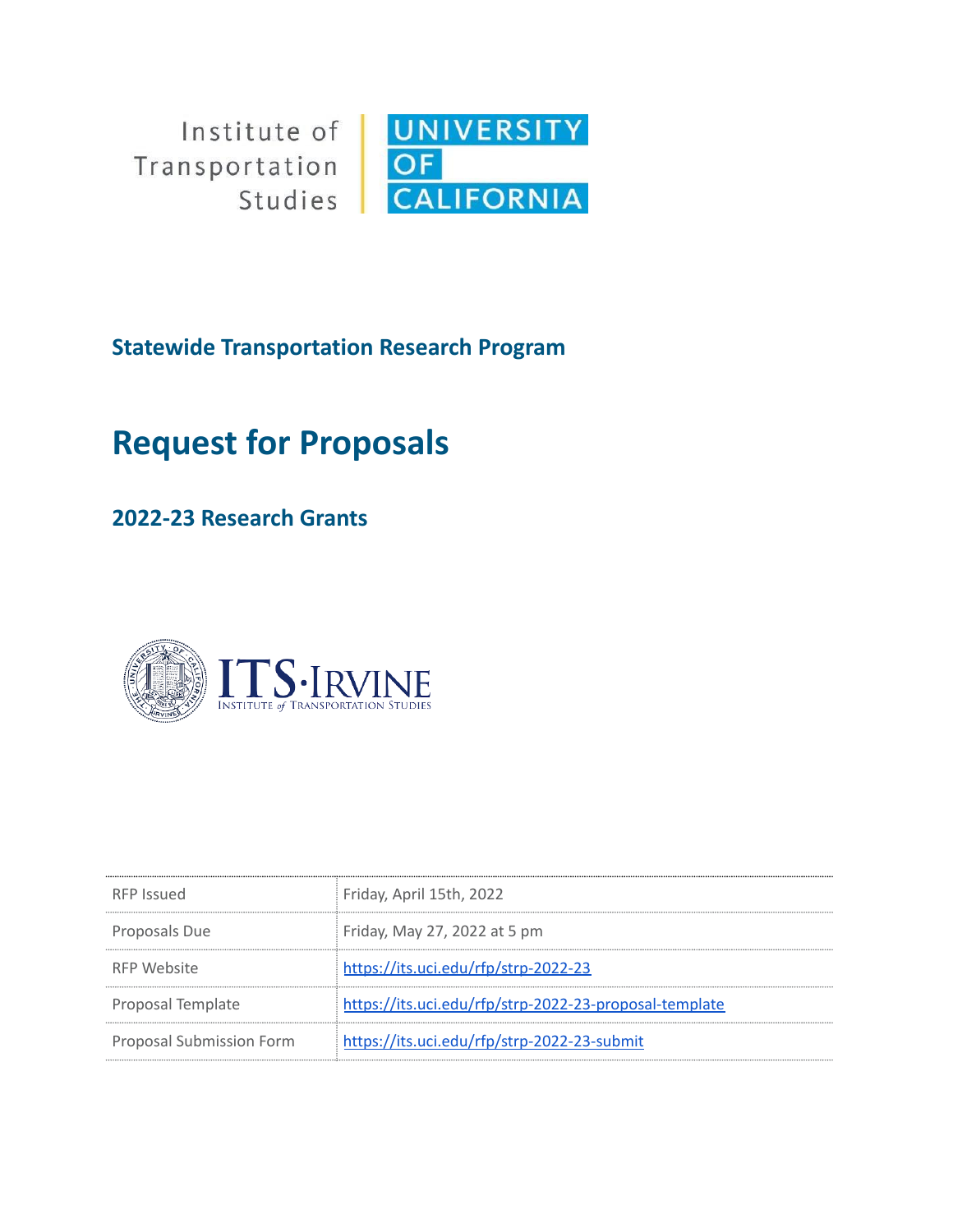# **Table of Contents**

| <b>Part I: Description of Funding Opportunity</b>             |                |
|---------------------------------------------------------------|----------------|
| Section A: Overview                                           | $\mathbf{1}$   |
| Section B: Research Priorities                                | $\mathbf{1}$   |
| Section C: Funding Availability                               | $\mathbf{1}$   |
| Section D: Project Award Period                               | 1              |
| Section E: Key Activities and Deadlines                       | 1              |
| Section F: Contact Information                                | $\overline{2}$ |
| Part II: 2022-23 Research Priorities                          | 3              |
| Senate Bill 1 Advisor Priorities                              | 3              |
| Additional 2022-23 Research Priorities                        | 3              |
| <b>Transportation Equity</b>                                  | 3              |
| <b>Public Transit and Shared Mobility</b>                     | 4              |
| Advanced Technologies, Communication Systems, and Data        | 4              |
| Freight and Goods Movement                                    | 4              |
| <b>Vehicle Electrification</b>                                | 4              |
| Transportation Infrastructure and SB-1 Implementation         | 5              |
| Part III: Eligibility, Preparation, and Submission Guidelines | 6              |
| Section A: Eligibility                                        | 6              |
| <b>Eligible Applicants</b>                                    | 6              |
| <b>Multi-Campus Collaborations</b>                            | 6              |
| Eligible Projects                                             | $\overline{7}$ |
| <b>Eligible Costs and Budget Guidelines</b>                   | 8              |
| <b>Direct and Indirect Costs</b>                              | 8              |
| Multi-campus Collaborative Proposals                          | 8              |
| Students                                                      | 9              |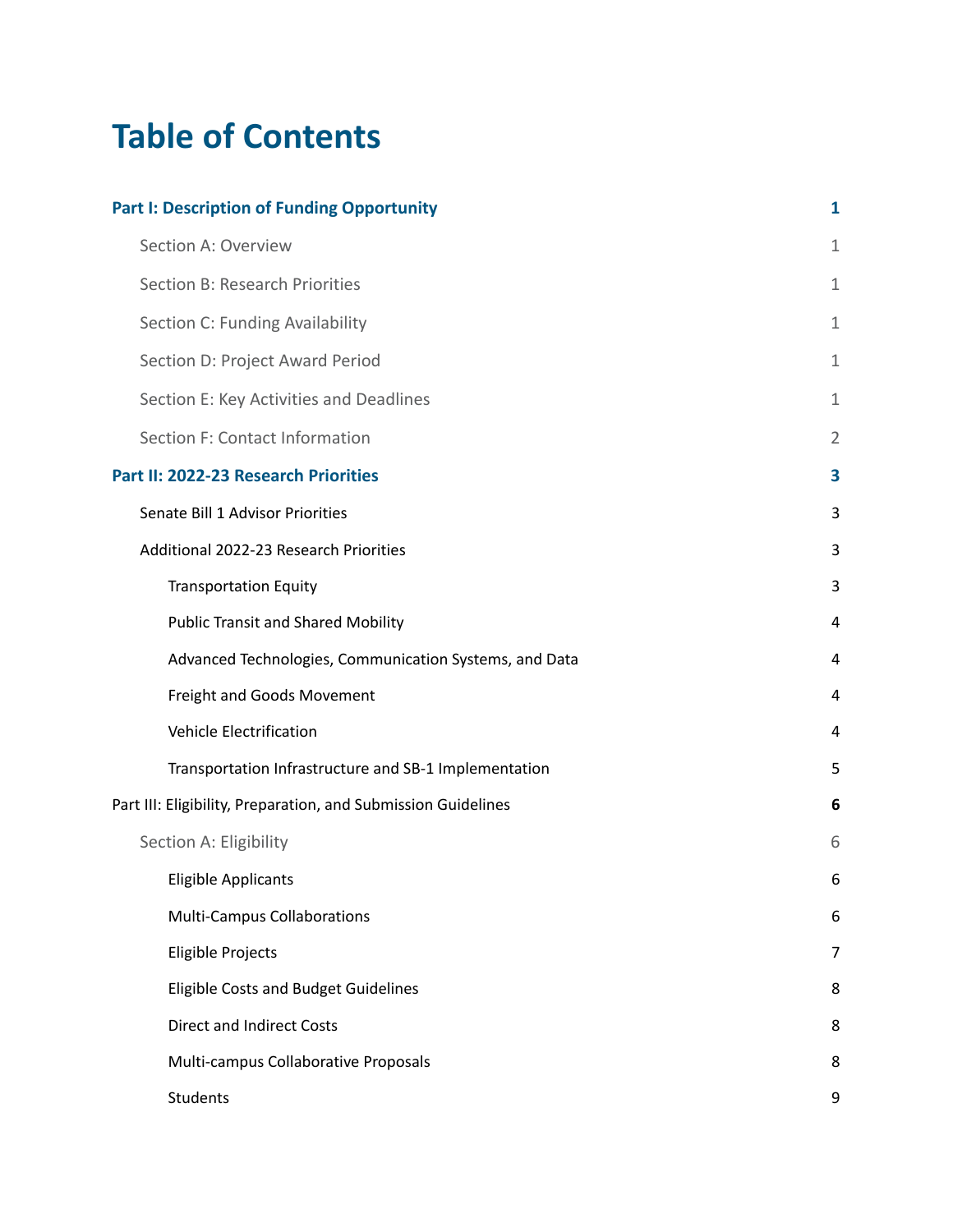| Travel                                                        | $\boldsymbol{9}$ |
|---------------------------------------------------------------|------------------|
| Materials, Supplies, and Equipment                            | 9                |
| Consultant/Subaward                                           | $\boldsymbol{9}$ |
| Section B: Proposal Organization                              | 10               |
| <b>Cover/Information Pages</b>                                | 10               |
| Proposal Narrative                                            | 10               |
| Scope of Work                                                 | 11               |
| <b>Budget</b>                                                 | 11               |
| <b>Staffing and Collaboration Plan</b>                        | 11               |
| References (Optional)                                         | 12               |
| CV for the PI and Co-PI(s)                                    | 12               |
| Letters of Support (if applicable)                            | 12               |
| Letter of Participation and/or Commitment (if applicable)     | 12               |
| Section C: Proposal Submission                                | 12               |
| Section D: Evaluation and Review Process                      | 13               |
| Step 1. Submission Screening                                  | 13               |
| Step 2. Proposal Review                                       | 13               |
| Section E: Award and Administration Information               | 13               |
| <b>Award Notice</b>                                           | 13               |
| <b>Award Administration</b>                                   | 14               |
| <b>Grant Agreement Requirements</b>                           | 14               |
| <b>Appendix A. UC ITS Grant Requirements and Expectations</b> | 15               |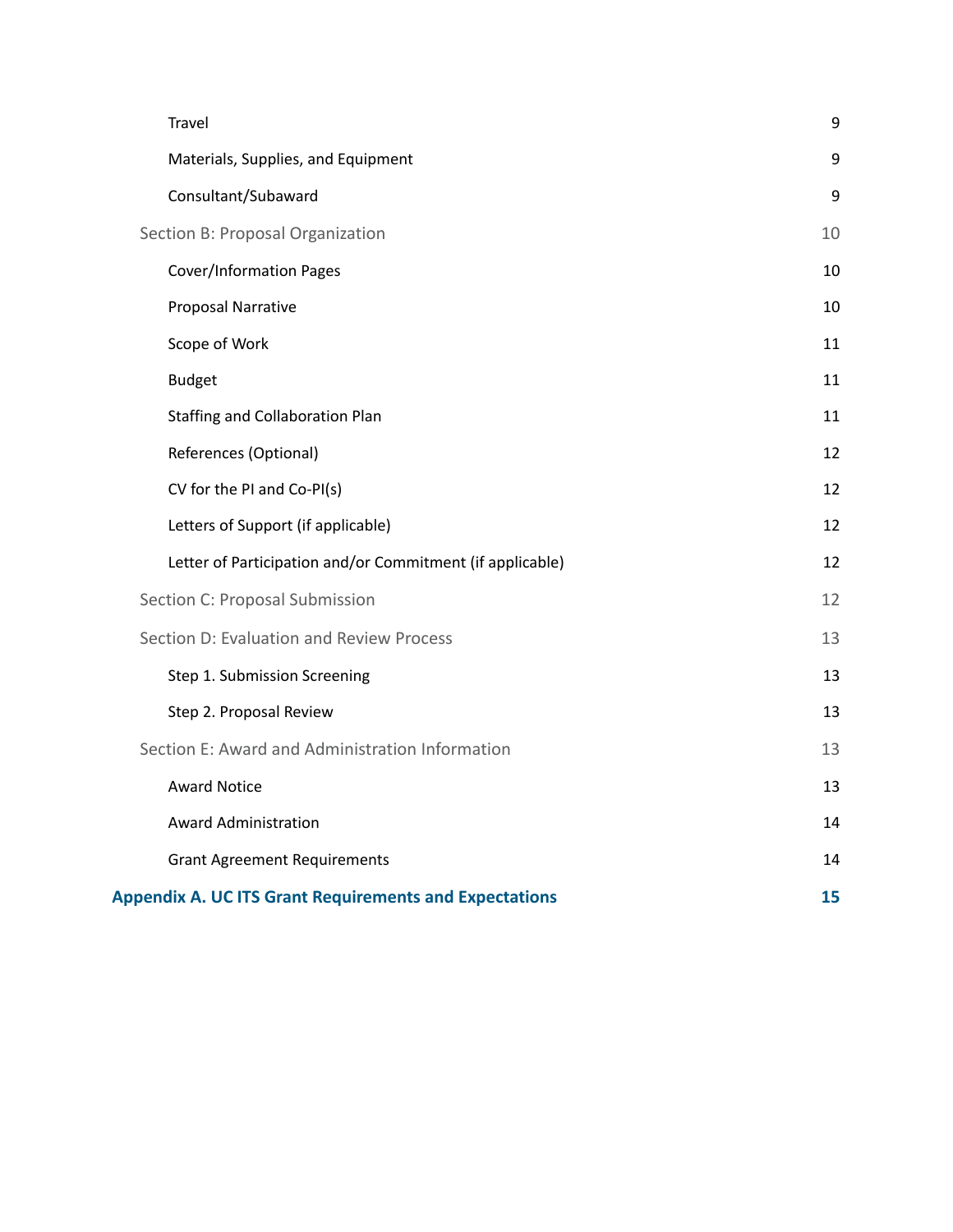# <span id="page-3-0"></span>**Part I: Description of Funding Opportunity**

### <span id="page-3-1"></span>**Section A: Overview**

The UC Institute of [Transportation](http://www.ucits.org/about/) Studies (ITS) Statewide Transportation Research Program (STRP) is supported by an annual allocation from the State of California through the Road [Repair](https://leginfo.legislature.ca.gov/faces/billNavClient.xhtml?bill_id=201720180SB1) and [Accountability](https://leginfo.legislature.ca.gov/faces/billNavClient.xhtml?bill_id=201720180SB1) Act of 2017 (SB 1) and the Public Transportation Account (PTA) to support research, education, and outreach activities that directly address and inform transportation policy, planning, and engineering issues in California. The STRP responds to priorities identified by the Assembly Transportation Committee, Senate Transportation Committee, the California State Transportation Agency, and the UC ITS Board of [Advisors.](https://www.ucits.org/board-of-advisors/)

### <span id="page-3-2"></span>**Section B: Research Priorities**

Eligible applicants are invited to submit research proposals that respond to the priorities listed in *Part II: 2022-23 Research Priorities* of this request for proposals (RFP). All projects funded through this RFP must be conducted in conjunction with at least one public agency stakeholder. More information about public agency stakeholder participation requirements can be found in *Part III: Section B: Proposal Organization*.

### <span id="page-3-3"></span>**Section C: Funding Availability**

Up to \$750,000 will be allocated to projects selected through this RFP. Eligible project types and award ranges for this solicitation are presented in *Part III: Section A: Eligibility*.

# <span id="page-3-4"></span>**Section D: Project Award Period**

The period of performance will coincide with the 2022-23 academic year, beginning at the start of the Fall 2022 semester and running through Summer 2022. The latest possible ending date for these awards is Sept 30, 2023. Projects are expected to run for 12 months, followed by a period for disseminating the research results to relevant stakeholders and decision-makers. Applied research project proposals longer than 12 months are discouraged, but will be considered for periods of performance of up to 24 months. Funding beyond 12 months will be contingent on the availability of funding and performance on the project in the first year.

| RFP Issued            | Friday, April 15, 2022        |
|-----------------------|-------------------------------|
| Proposals Due         | Friday, May 27, 2022 at 5 pm  |
| Notice of Award       | By Friday, July 29, 2022      |
| Period of Performance | Fall 2022 through Summer 2023 |

#### <span id="page-3-5"></span>**Section E: Key Activities and Deadlines**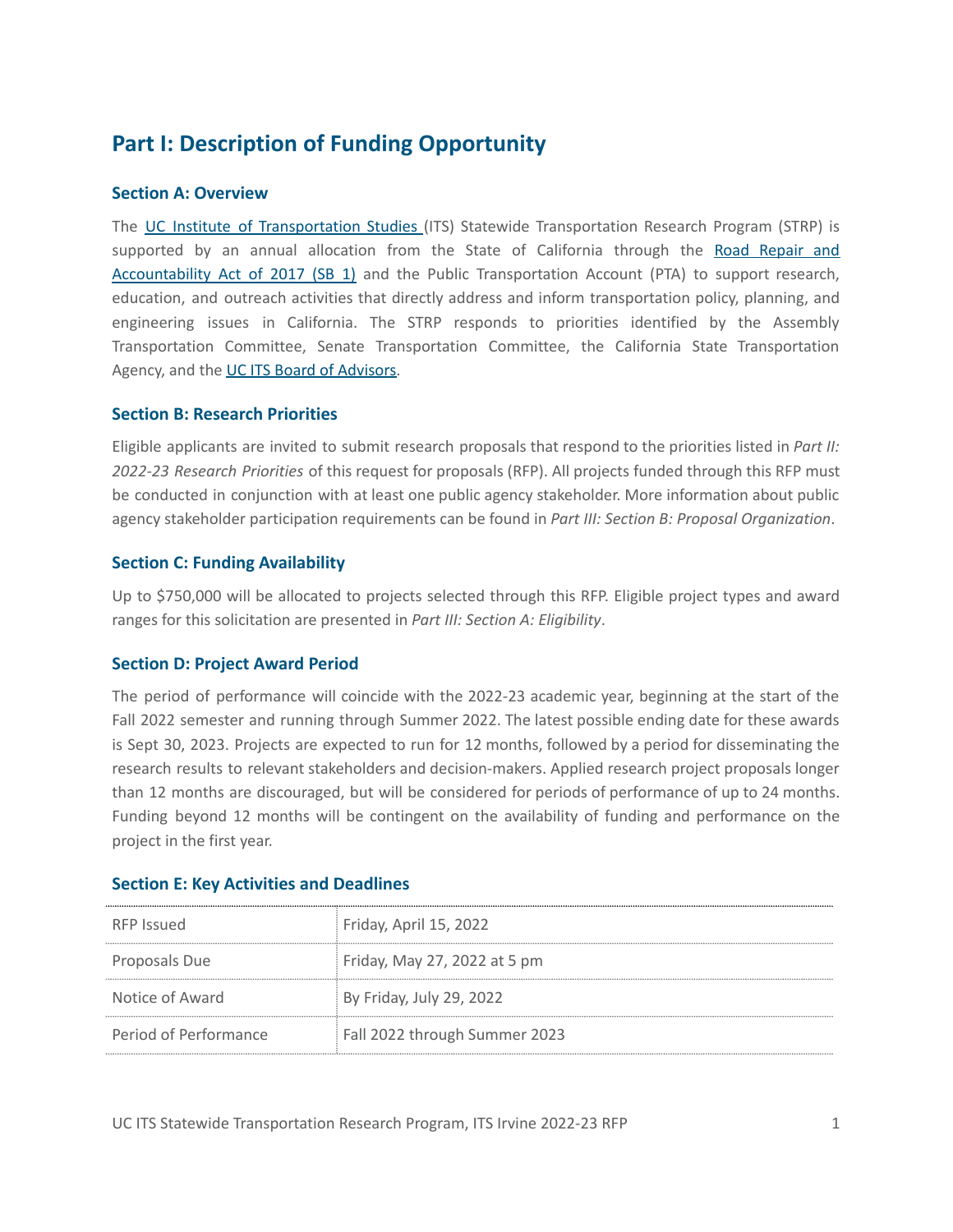# <span id="page-4-0"></span>**Section F: Contact Information**

| RFP Website                                                                                                                  | https://its.uci.edu/rfp/strp-2022-23                   |
|------------------------------------------------------------------------------------------------------------------------------|--------------------------------------------------------|
| Proposal Template                                                                                                            | https://its.uci.edu/rfp/strp-2022-23-proposal-template |
| <b>Proposal Submission Form</b>                                                                                              | https://its.uci.edu/rfp/strp-2022-23-submit            |
| To be added to the mailing list to crindt@uci.edu<br>receive this annual RFP in future<br>years, and for all other questions |                                                        |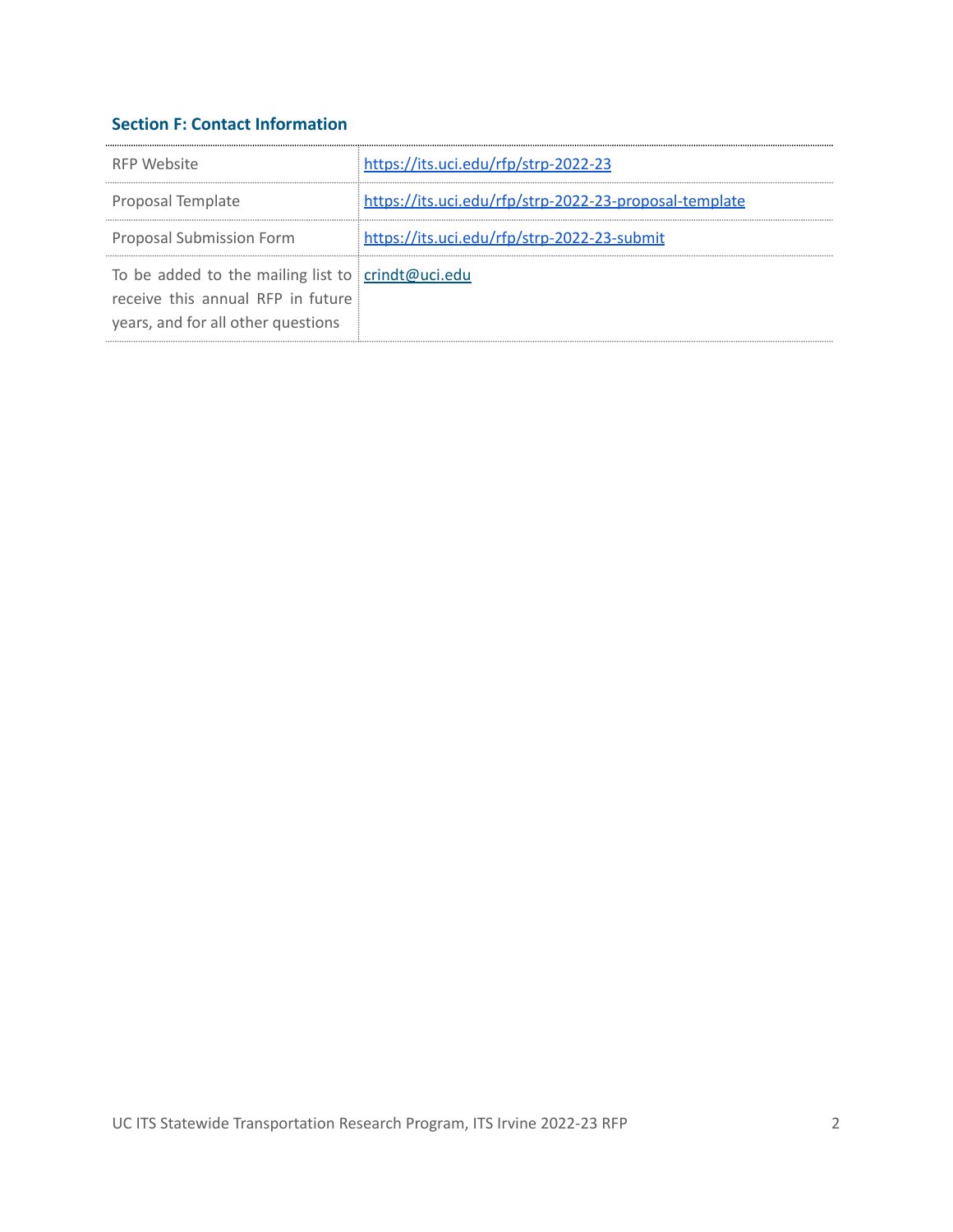# <span id="page-5-0"></span>**Part II: 2022-23 Research Priorities**

# <span id="page-5-1"></span>**Senate Bill 1 Advisor Priorities**

The Road Repair and Accountability Act of 2017 (Senate Bill 1) designated three advisors to the UC ITS STRP: the Secretary of Transportation and the Chairs of the Assembly Committee on Transportation and the Senate Committee on Transportation. The following priorities were identified for the 2022-23 STRP cycle by the California State Transportation Agency (CalSTA) Acting Secretary Elissa Konove, Assembly Member Laura Friedman (Chair of the Assembly Transportation Committee), and Randy Chinn (Chief Consultant, Senate Transportation Committee) on behalf of Senator Lena Gonzalez (Chair of the Senate Transportation Committee).

- 1) **Rural Electric Vehicle Charging:** Analyze and identify key considerations for determining potential locations of publicly accessible EV charging stations in rural areas. Proposed projects should consider existing prohibitions in federal and state statutes and regulations, and also consider basing the study on a specific non-urban region in California so the lessons learned can be scaled and replicated throughout the state. This research will help inform an expected \$384 million from the federal government to deploy an electric vehicle (EV) charging station network throughout the state over the next 5 years.
- 2) **Scooter Design and Safety:** Evaluate the design of scooters (e.g., wheel size, length of board, lighting, number of wheels) currently on the market in terms of user safety, and provide recommendations for scooter specifications that would further enhance safety
- 3) **Cyclist Safety:** Evaluate the safety effects of adopting the "Idaho Stop" or "Delaware Yield" for cyclists at stop signs in California
- 4) **Inland Ports:** Summarize inland port operations in the United States and internationally, and identify lessons learned and key considerations for California.

# <span id="page-5-2"></span>**Additional 2022-23 Research Priorities**

- <span id="page-5-3"></span>**1) Transportation Equity**
	- a) Assess the availability of analytical tools and data that can be used to understand the social justice impacts of proposed transportation projects, programs, and investments at different geographic scales (i.e., regional, city-level, corridor-level, project-level) and for different subpopulations, and/or propose an approach for how impacts can be measured and monitored at different geographic scales. 1
	- b) Evaluate the process, outcomes, challenges, and lessons learned from community-based, community-led transportation-related planning efforts, such as the [Community](https://ww2.arb.ca.gov/capp) Air

<sup>&</sup>lt;sup>1</sup> Please note Caltrans' effort to develop an Equity Transportation Index to be released Fall 2022. More information available at: <https://dot.ca.gov/programs/planning-modal/race-equity/eqi>

UC ITS Statewide Transportation Research Program, ITS Irvine 2022-23 RFP 3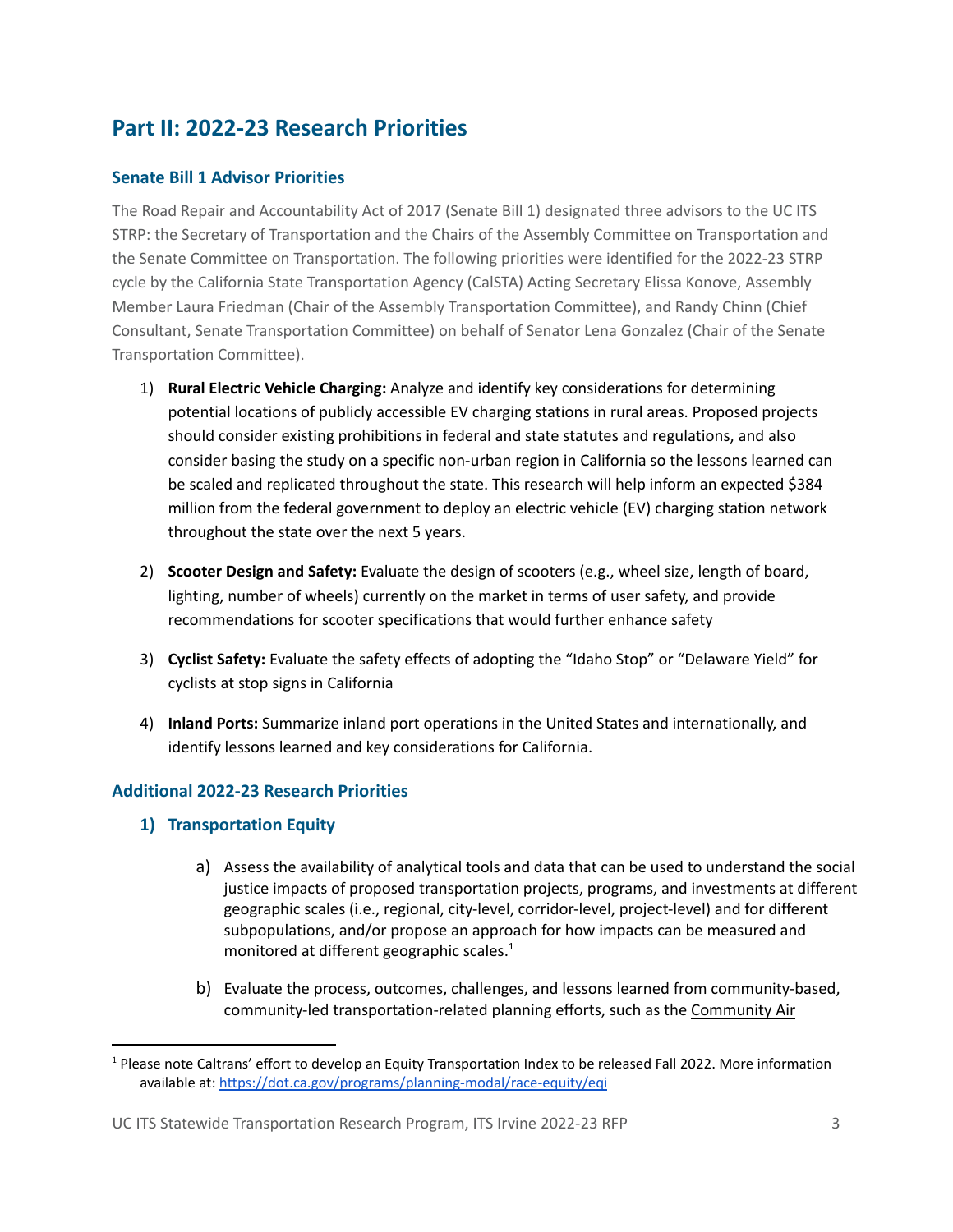[Protection](https://ww2.arb.ca.gov/capp) Program administered by the California Air Resources Board in response to AB 617 (C. Garcia, Chapter 136, Statutes of 2017).

c) Evaluate how transportation investments (including investments in infrastructure, services, programs, and zero-emission vehicles, such as the Clean Cars for All [program\)](https://ww2.arb.ca.gov/our-work/programs/clean-cars-4-all) affect low income and black and brown communities differently than other users of the transportation system.

## <span id="page-6-0"></span>**2) Public Transit and Shared Mobility**

- a) Examine the relationship between road pricing and transit performance.
- b) Evaluate strategies for improving the safety of transit environments, and transit service for the essential workforce.

### <span id="page-6-1"></span>**3) Advanced Technologies, Communication Systems, and Data**

- a) Evaluate technology solutions and/or strategies for managing the curb and sidewalk, especially related to the use and management of e-bikes and e-scooters.
- b) Identify and assess strategies to address cybersecurity and privacy risks in the transportation sector.
- c) Synthesize lessons learned across pilot projects that test advanced technologies and/or communications systems in transportation.
- d) Evaluate the state of the art, barriers, and opportunities for using drones for data collection.

#### <span id="page-6-2"></span>**4) Freight and Goods Movement**

- a) Identify strategies and opportunities for collecting better data on ZEV truck activity patterns.
- b) Examine the spatial air quality benefits of heavy-duty ZEV deployment.
- c) Evaluate the success, opportunities, and challenges related to state-funded zero-emission trucks and equipment demonstrations at the ports, and summarize lessons learned.
- d) Conduct a research synthesis to summarize lessons learned from the transit sector in terms of ZEV adoption that can be applied to the heavy-duty sector.

#### <span id="page-6-3"></span>**5) Vehicle Electrification**

a) Identify regional infrastructure gaps for transportation electrification (especially for trucks), and assess the implications for the grid. The Southern California Association of Governments is a potential partner for this work as they will be embarking on a long-range plan for accelerating vehicle electrification.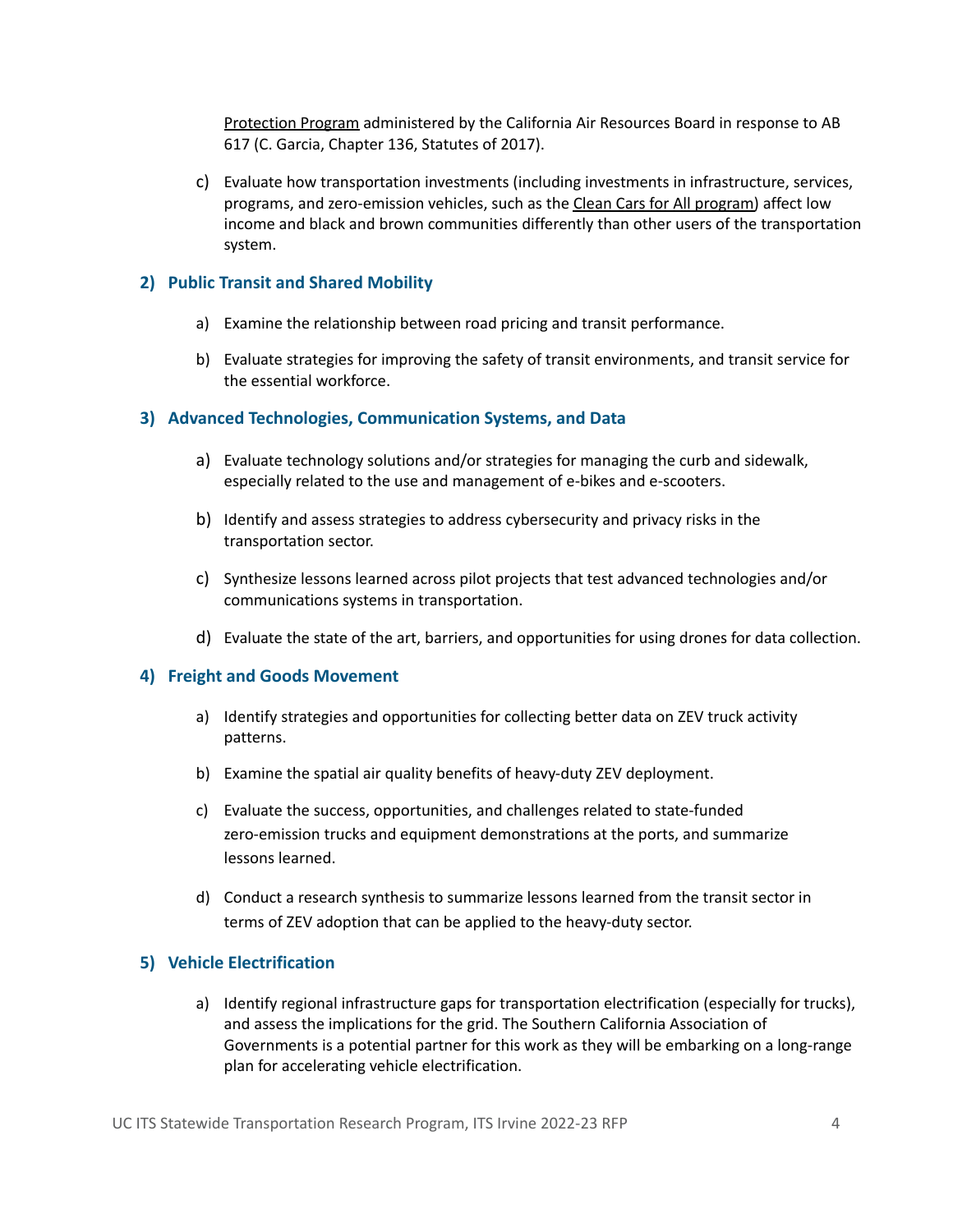- b) Evaluate strategies and policy options for removing internal combustion engine vehicles before end of life across different vehicle classes (e.g differentiated registration fees, etc).
- c) Evaluate the needs of low-income communities in terms of ZEV adoption and deployment (including access to charging), and identify strategies for sustaining engagement with these communities to understand their needs over time. 2
- d) Examine strategies to encourage smarter vehicle charging by individuals and fleets.

#### <span id="page-7-0"></span>**6) Transportation Infrastructure and SB-1 Implementation**

- a) Evaluate strategies to improve transportation system resilience.
- b) Conduct research to inform the design, delivery, and/or evaluation of grant programs supported by Senate Bill 1, including the following: California Trade Corridor [Enhancement](https://catc.ca.gov/programs/sb1/trade-corridor-enhancement-program) [Program;](https://catc.ca.gov/programs/sb1/trade-corridor-enhancement-program) Solutions for [Congested](https://catc.ca.gov/programs/sb1/solutions-for-congested-corridors-program) Corridors Program; Active [Transportation](https://catc.ca.gov/programs/active-transportation-program) Program; [Transit](https://catc.ca.gov/programs/transit-intercity-rail-capital-program) and Intercity Rail Capital [Program;](https://catc.ca.gov/programs/transit-intercity-rail-capital-program) and the Freeway Service Patrol [Programs](https://www.chp.ca.gov/programs-services/services-information/freeway-service-patrol).

<sup>&</sup>lt;sup>2</sup>The California Air Resources Board recently funded a project related to this prompt so proposals should be complementary to this work: <https://ww2.arb.ca.gov/our-work/programs/sustainable-communities-program/research-solicitations/zevs-and-equity>

UC ITS Statewide Transportation Research Program, ITS Irvine 2022-23 RFP 5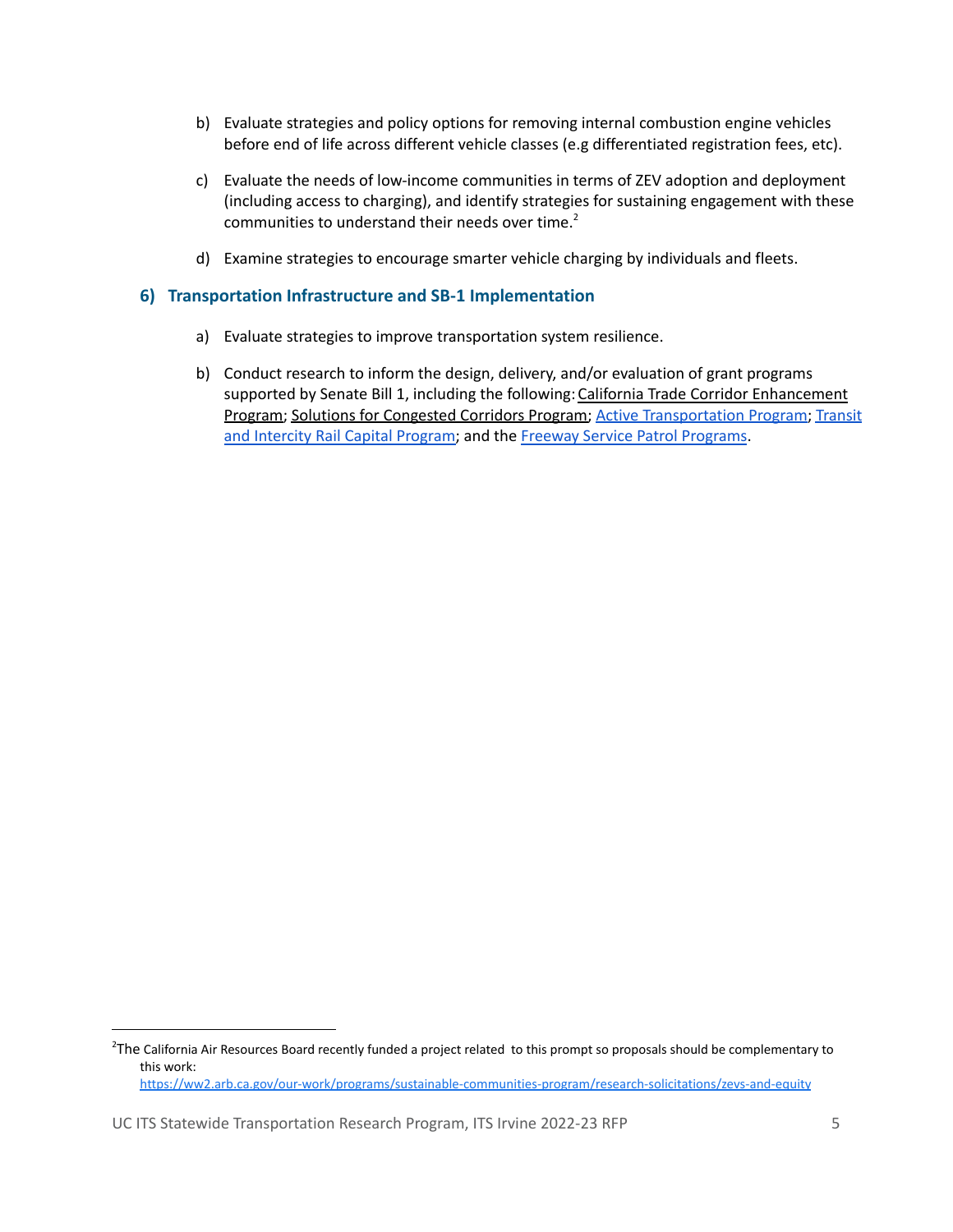# <span id="page-8-0"></span>**Part III: Eligibility, Preparation, and Submission Guidelines**

#### <span id="page-8-1"></span>**Section A: Eligibility**

#### <span id="page-8-2"></span>**Eligible Applicants**

Eligible lead applicants (PIs) for this RFP include full-time ITS-Irvine Faculty Associates who are eligible to serve as Principal Investigators at UC Irvine. Other researchers, graduate students, and undergraduate students can be included in the proposal with salary covered in place of the PI's in part or in whole; however, the PI remains responsible for the project. Researchers from other university systems, the public sector, and/or for-profit private sector are not eligible for funding through this RFP. Exceptions may be approved if special circumstances warranting the exception are fully explained in the proposal. Interdisciplinary research teams are strongly encouraged.

PIs who have outstanding deliverables for previously awarded UC ITS projects are not eligible to apply unless all outstanding deliverables are submitted and approved prior to the proposal deadline for this RFP. Those with projects funded in the 2021-22 UC ITS RFP cycle are eligible to apply; however, all deliverables from the PI's current 2021-22 award must be on schedule before 2022-23 funds will be disbursed. If you have questions about your eligibility, email Craig Rindt at [crindt@uci.edu](mailto:crindt@uci.edu).

#### <span id="page-8-3"></span>**Multi-Campus Collaborations**

The UC ITS is a [Multicampus](https://www.ucop.edu/research-innovation/programs-and-initiatives/state-and-systemwide-research/multicampus-research-units.html) Research Unit and explicitly encourages multicampus collaborations both within the multi-branch UC ITS (Berkeley, Davis, Irvine, UCLA) and with other UC campuses. For multi-campus collaborative projects, the proposal should outline the work to be completed at each institution, identify the PI at each UC campus, and explain in the scope of work whether each task could or could not be completed without funding from the other campus. Separate budgets should be prepared for each campus. The PI at each campus shall submit the full proposal (i.e., describing the complete project representing the contributions of all partners) and the budget for only his/her/their campus using the process outlined in the RFP for his/her/their campus. Partners from UC campuses outside of the UC ITS must submit the proposal and budget via the process defined in the RFP for non-ITS UC campuses posted at <http://www.ucits.org/request-for-proposals/>. The decision to fund a multi-campus proposal in its entirety or in part will be made collaboratively by the ITS campuses named in the proposal.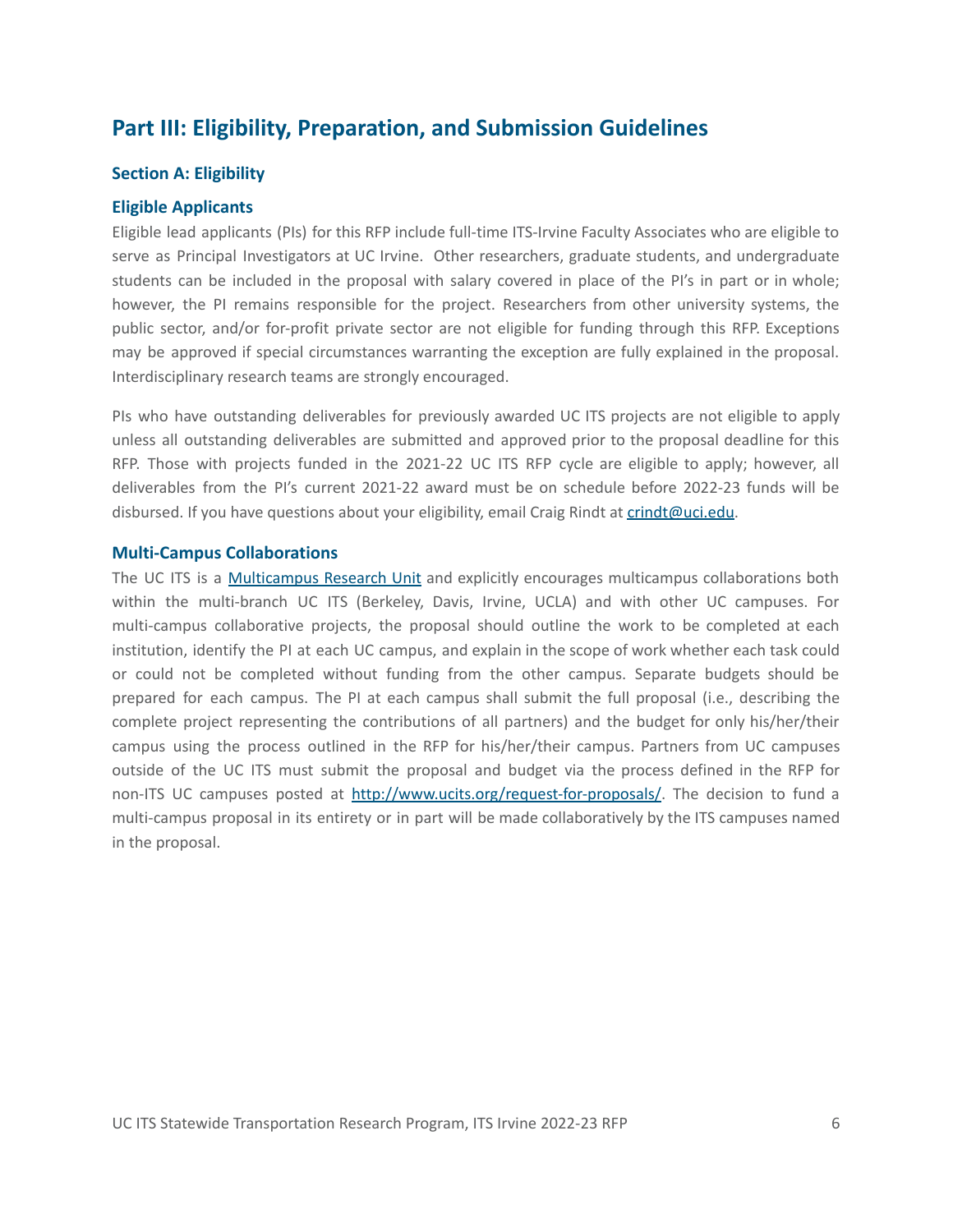# <span id="page-9-0"></span>**Eligible Projects**

Eligible projects must respond to one or more of the research priorities listed in Part II: 2022-23 Research Priorities. The following project types will be considered:

| Project Type                   | Description                                                                                                                                                                                                                                                                                                                                                                                                                                                                                                      | Maximum<br>Award Amount                                                                                     |
|--------------------------------|------------------------------------------------------------------------------------------------------------------------------------------------------------------------------------------------------------------------------------------------------------------------------------------------------------------------------------------------------------------------------------------------------------------------------------------------------------------------------------------------------------------|-------------------------------------------------------------------------------------------------------------|
| Research<br>Synthesis          | A research synthesis should synthesize and summarize \$25,000<br>existing research on a given topic and identify research gaps<br>for critical policy and/or practice-related questions. The<br>synthesis should be prepared for an informed but<br>non-technical audience. The proposal should include at<br>least one meeting with policymakers and/or practitioners<br>as part of the development process. When applicable,<br>researchers are encouraged to submit these syntheses to<br>scholarly journals. |                                                                                                             |
| Translational<br>Project       | Translational projects support the application or extension \$50,000<br>of completed research. Activities supported by translational<br>include<br>real-world testing, website<br>can<br>projects<br>development, implementation activities, tool development,<br>training programs, workshops, and/or development of<br>practice- or policy-oriented outreach materials (e.g., policy<br>briefs, infographics, blog posts).                                                                                     |                                                                                                             |
| Applied<br>Research<br>Project | Applied research projects close a knowledge gap on an important \$100,000<br>issue and involve original data acquisition and/or analysis. These<br>projects must be conducted in coordination with a government<br>agency partner.                                                                                                                                                                                                                                                                               |                                                                                                             |
|                                | Applied research project proposals longer than 12 months are Maximum award may<br>discouraged, but will be considered for periods of performance of<br>up to 24 months. Funding beyond 12 months will be contingent<br>on the availability of funding and performance on the project in<br>the first year.                                                                                                                                                                                                       | exceed \$100,000 up to<br>an amount<br>proportionally larger<br>respective to the<br>proposed project term. |

PIs may submit multiple proposals in response to this RFP but awards are typically limited to the following unless specific approval is granted:

● No more than two (2) Applied Research Projects per PI per year; and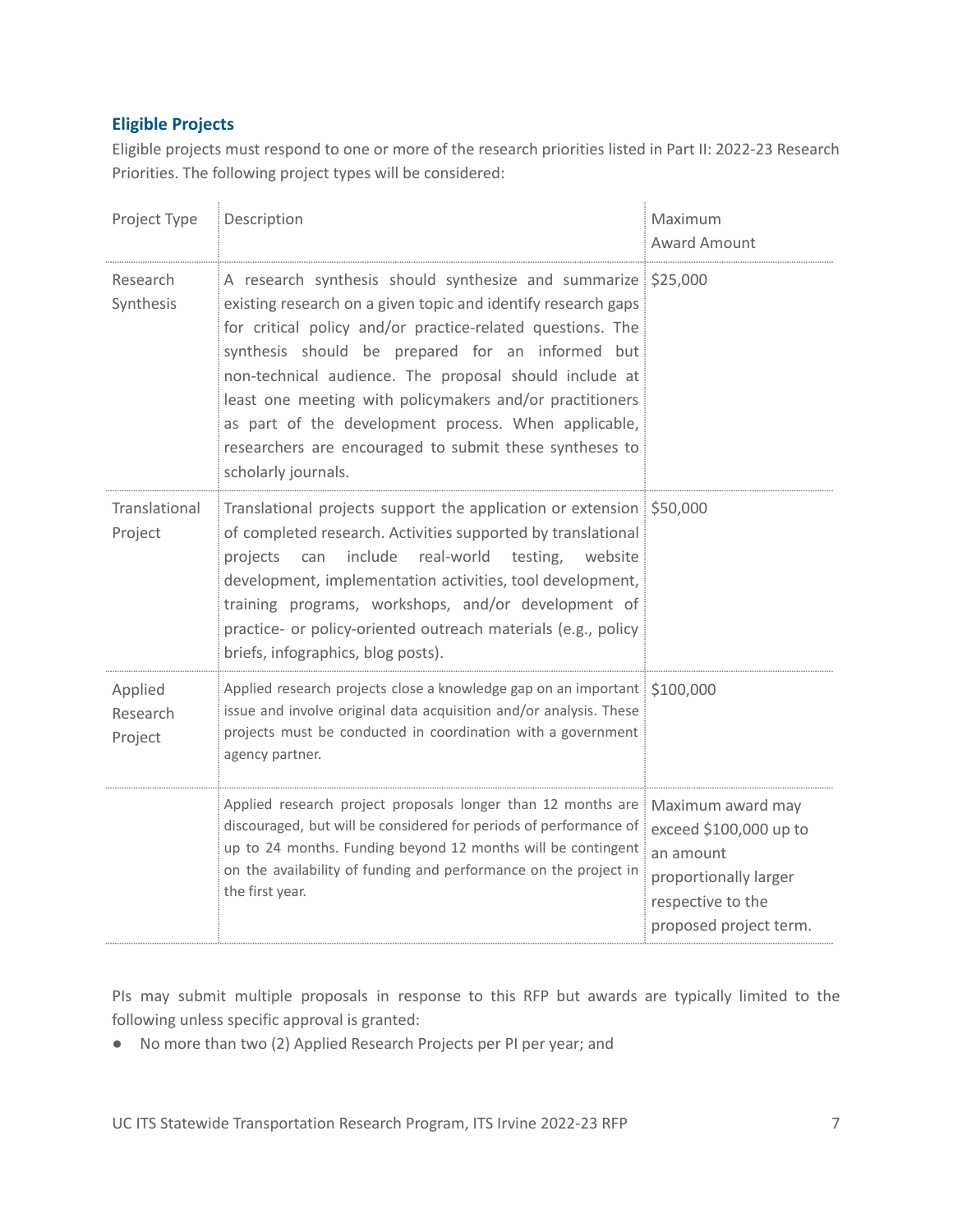● No more than three (3) Research Translational Awards or Research Syntheses (or combination thereof) per PI per year.

#### <span id="page-10-0"></span>**Eligible Costs and Budget Guidelines**

All proposals must include a budget. The budget should be summarized in the budget section of the proposal using the following table as follows. PIs should work with Cam Tran [<camt@uci.edu>](mailto:camt@uci.edu) or Craig Rindt <[crindt@uci.edu](mailto:crindt@uci.edu)> to develop their [budget](http://www.its.uci.edu/rfp/strp-2022-23-budget-template). PIs may wish to work with the provided budget [template](http://www.its.uci.edu/rfp/strp-2022-23-budget-template), which generates the table below on the summary tab. (To use the template, either download as an XLS, or make a copy edit as a google sheet.)

| Category                        | Total |
|---------------------------------|-------|
| Salaries                        |       |
| Fringe Benefits (incl. tuition) |       |
| Travel                          |       |
| <b>Materials and Supplies</b>   |       |
| Equipment                       |       |
| Subcontracts                    |       |
| <b>Other Costs</b>              |       |
| <b>Total Costs</b>              |       |

# <span id="page-10-1"></span>**Direct and Indirect Costs**

The budget should only include direct costs. These costs will vary depending on the project, but include the salaries and fringe benefits of project faculty, staff and students; travel; materials and supplies; consultants, subawards, and other direct costs attributed to the project. There is no indirect cost for projects funded through this solicitation (i.e., Facilities and Administrative (F&A) rate or Indirect Cost Rate (ICR) is 0%).

#### <span id="page-10-2"></span>**Multi-campus Collaborative Proposals**

For multi-campus collaborative proposals, the lead PI at each campus should submit the proposal budget as outlined by the RFP administered at his/her/their campus and the budget should cover the expenses related to activities and staff at his/her/their campus only. Expenses for other campuses should not be included.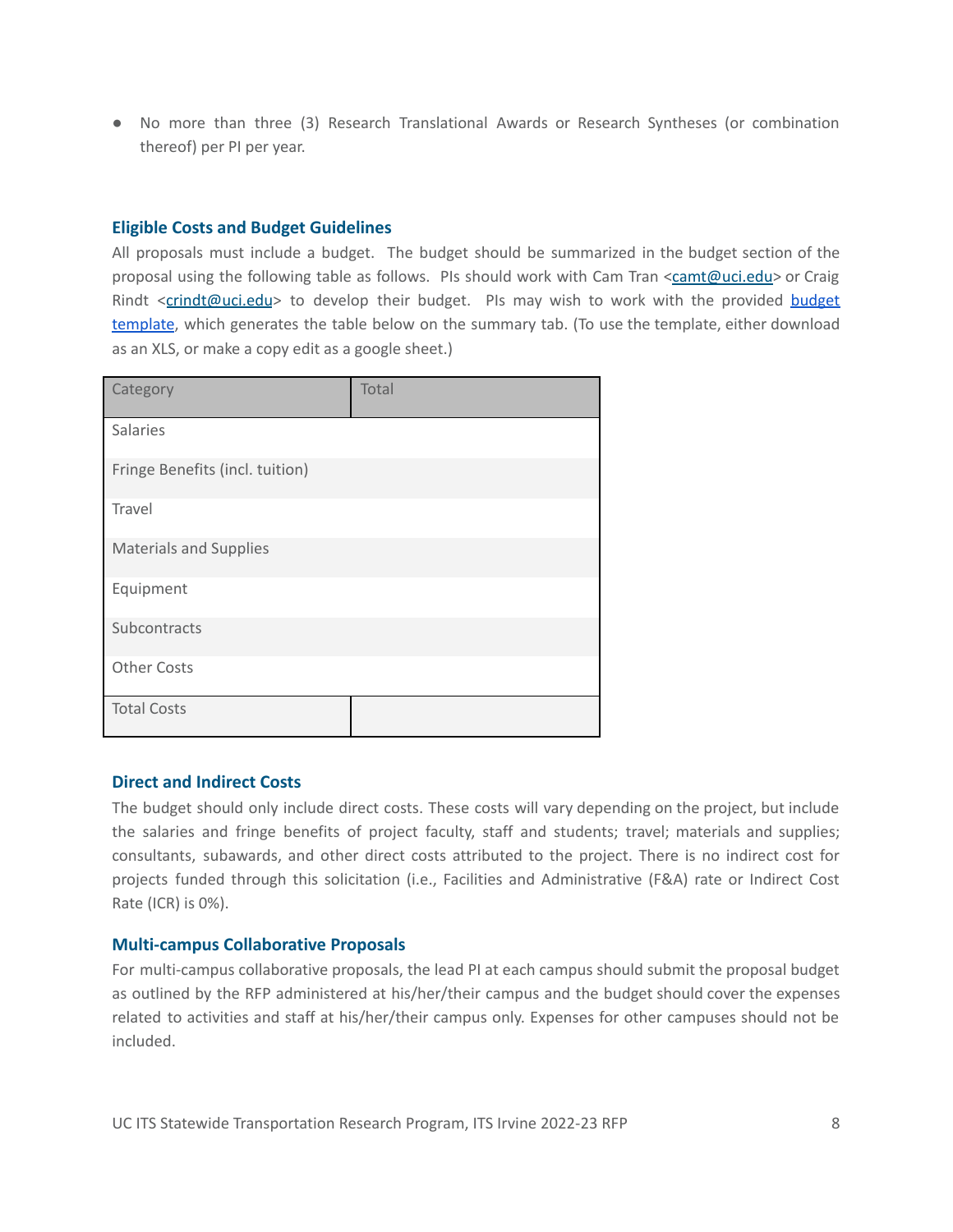#### <span id="page-11-0"></span>**Students**

Competitive applied research proposals should include funding for one graduate student researcher (50% time during academic terms for 3 quarters, and preferably 100% for summer). Funding for graduate students is encouraged but not required in research synthesis and translational project proposals. Non-resident tuition is not an allowable expense.

#### <span id="page-11-1"></span>**Travel**

In-state travel for data collection, performance of the project defined in the scope, and to events and/or meetings to present research results is allowable. Domestic travel outside of California requires pre-approval by the STRP Manager at the PI's campus. International travel is not allowed.

#### <span id="page-11-2"></span>**Materials, Supplies, and Equipment**

A limited amount of material and supply expenses may be included, provided that they are direct expenses related to completing or disseminating the work. Proposers are discouraged from budgeting for computers or equipment.

#### <span id="page-11-3"></span>**Consultant/Subaward**

PIs are generally discouraged from including outside consultants unless they directly support and are necessary for the project. Special consideration may be given to community-based organizations for their role in designing, performing, and/or disseminating place-based research or research of a vulnerable or disadvantaged population. Please direct any questions to Craig Rindt at [crindt@uci.edu](mailto:crindt@uci.edu).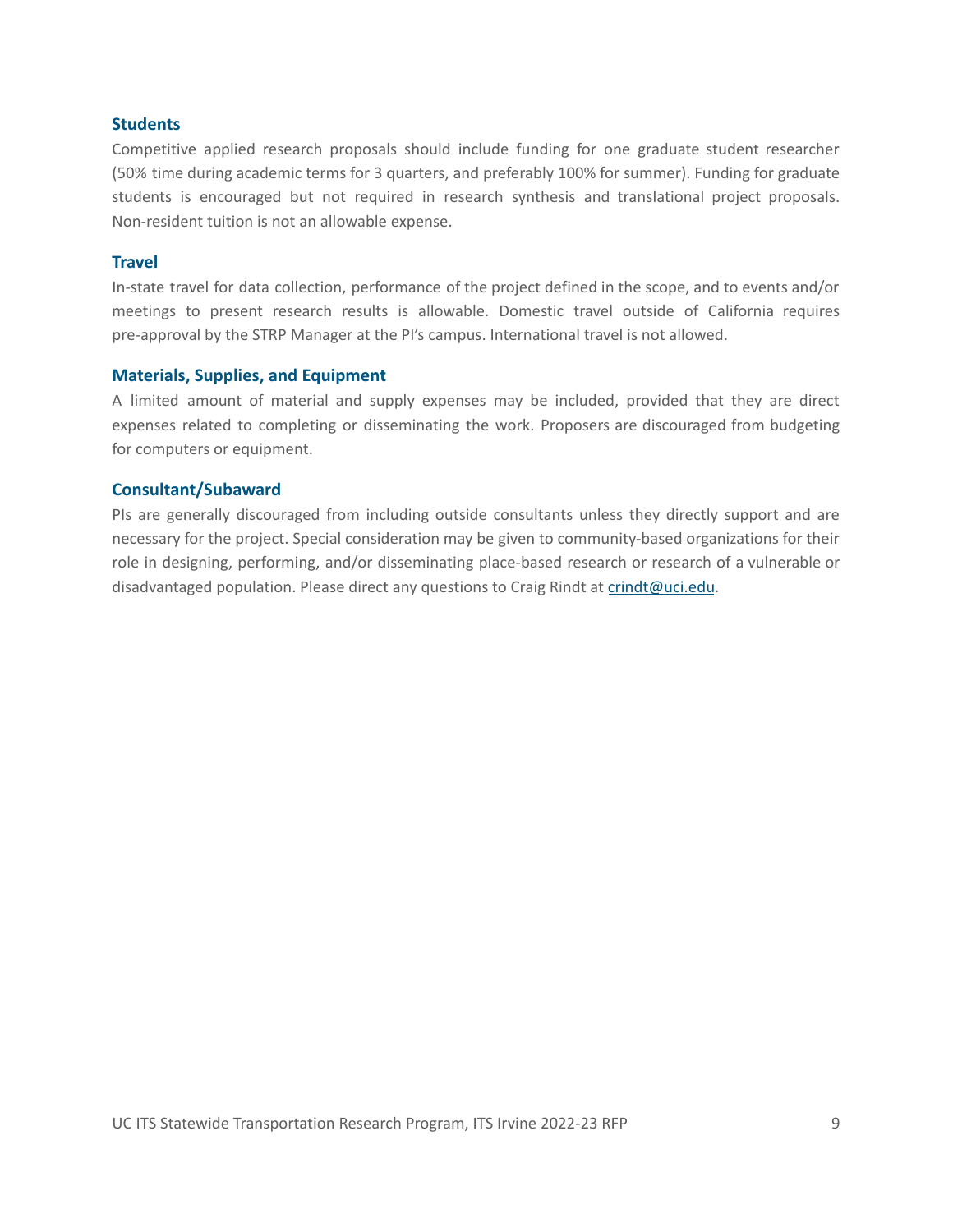# <span id="page-12-0"></span>**Section B: Proposal Organization**

The proposal should be prepared using the template provided here:

# <https://its.uci.edu/rfp/strp-2022-23-proposal-template>.

Below is a description of each required section of the submission package.

# <span id="page-12-1"></span>**Cover/Information Pages**

Follow the prompts in the template provided. Note that the submission webform will ask you to enter information directly from these first two proposal pages into fields of the submission form. The questions in the webform will appear in the same order as the proposal template provided. No new information will be requested. The expectation is that you will be able to cut-and-paste directly from the Word version of your proposal into the submission webform. At the end of the data entry section of the webform, you will be asked to upload your full proposal file in either Word or PDF.

# <span id="page-12-2"></span>**Proposal Narrative**

- Problem Statement: Discuss the problem and/or challenge you are proposing to address. Name specific state policies and/or goals to provide context. (max 200 words)
- Proposal Summary: Describe how you will address the problem and/or challenge described in the problem statement. Provide a very brief overview of the proposed work plan. (max 300 words)
- Expected Impact: Explain how achieving the goals of the project will help advance transportation policy and/or practice in California. Identify public agencies, community-based organizations, and/or other external parties involved in your project; and explain how your research will be or could be used by external partners. (max 300 words)
- Equity Considerations: Include a summary statement on the relevance to and impacts of your research on transportation equity. For the purpose of this RFP, transportation equity refers to fairness in access to the opportunities people need to lead quality lives. Transportation equity encompasses the needs of individuals historically marginalized because of their social status, including by race, class, gender, sexual orientation, and ability. Transportation equity seeks to ensure that no group receives a disproportionate share of benefits, shoulders a disproportionate burden of discrimination or negative impacts, faces exclusion from meaningfully participating in decision-making processes, or is discriminated against. Addressing equity is not a requirement of the funding program; however, all researchers are strongly encouraged to consider how their project does or does not address equity and justice. (max 300 words)
- Research Design (this section is only required for applied research proposals): Provide an overview of your research design and methods in sufficient detail so that reviewers can evaluate your approach (max. 1,500 words). In particular:
	- o If the study relies on existing data, describe the data to be used and its sources.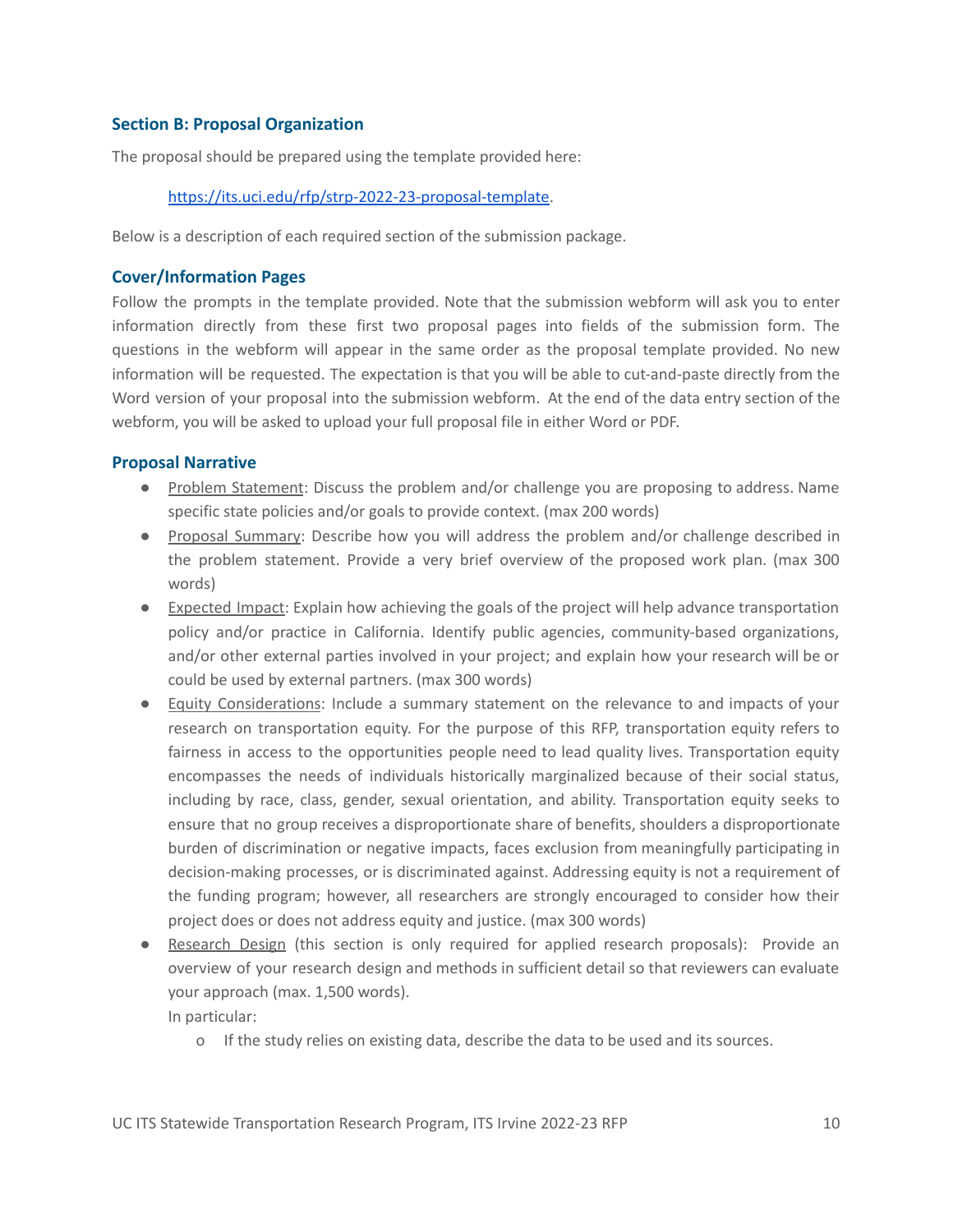- o If the study involves original data collection, explain the methods for collecting data, including site selection, sampling, and measurement methods (e.g., observations, surveys).
- o If the study involves the development of a model, explain the process for developing, as well as validating the model.
- o If the study involves the application of a model, explain the nature of the model in terms of inputs and outputs, as well as its internal workings (in easily understandable terms).
- o If the study involves scenario testing, explain the process for defining the scenarios.
- o Proposers are expected to consider changing public health conditions affecting use of human subjects that their Institutional Review Board may put into place during the project period.
- Products and Deliverables: List and describe all anticipated products and deliverables from the project. A final research report and 2-page policy brief are required for all applied research projects and research synthesis projects. Deliverables for translational projects (as well as applied research and research synthesis projects) can include tools, websites, agendas, presentations, video recordings, outlines, draft literature review, working documents, webinars, and other types of products. Describe any community-focused deliverables if applicable. (max. 500 words)

# <span id="page-13-0"></span>**Scope of Work**

The scope of work identifies the tasks required to complete the work. This section should be 1–2 pages and include a Task Schedule. There is a sample Scope of Work and Task Schedule in the proposal template. For multi-campus collaborative proposals, and those that include effort from any other external partners, provide a clear explanation of which tasks will be completed by which partner, and indicate the degree to which tasks are dependent on each other; please use a table to present this information. All scopes of work must include an engagement task outlining the target audience for the research and how preliminary and/or final results will be shared with and/or communicated to this audience. Be as specific as possible when describing the type (e.g., organize a workshop, present at a policy conference, share preliminary and/or final reports with practitioners) and quantity of engagement activities.

#### <span id="page-13-1"></span>**Budget**

- Project Budget: See *Part III: Section A: Eligibility* for more information on eligible project costs. Provide a budget in the format given in the proposal template. The budget spreadsheet will be uploaded with the proposal upon submission.
- Budget Justification: The narrative should preemptively address questions that budget reviewers may have about the amount of personnel costs, equipment expenses, subcontracts, travel, etc., and why these are necessary to accomplish the project's objectives.

#### <span id="page-13-2"></span>**Staffing and Collaboration Plan**

Not to exceed one page. The plan must include: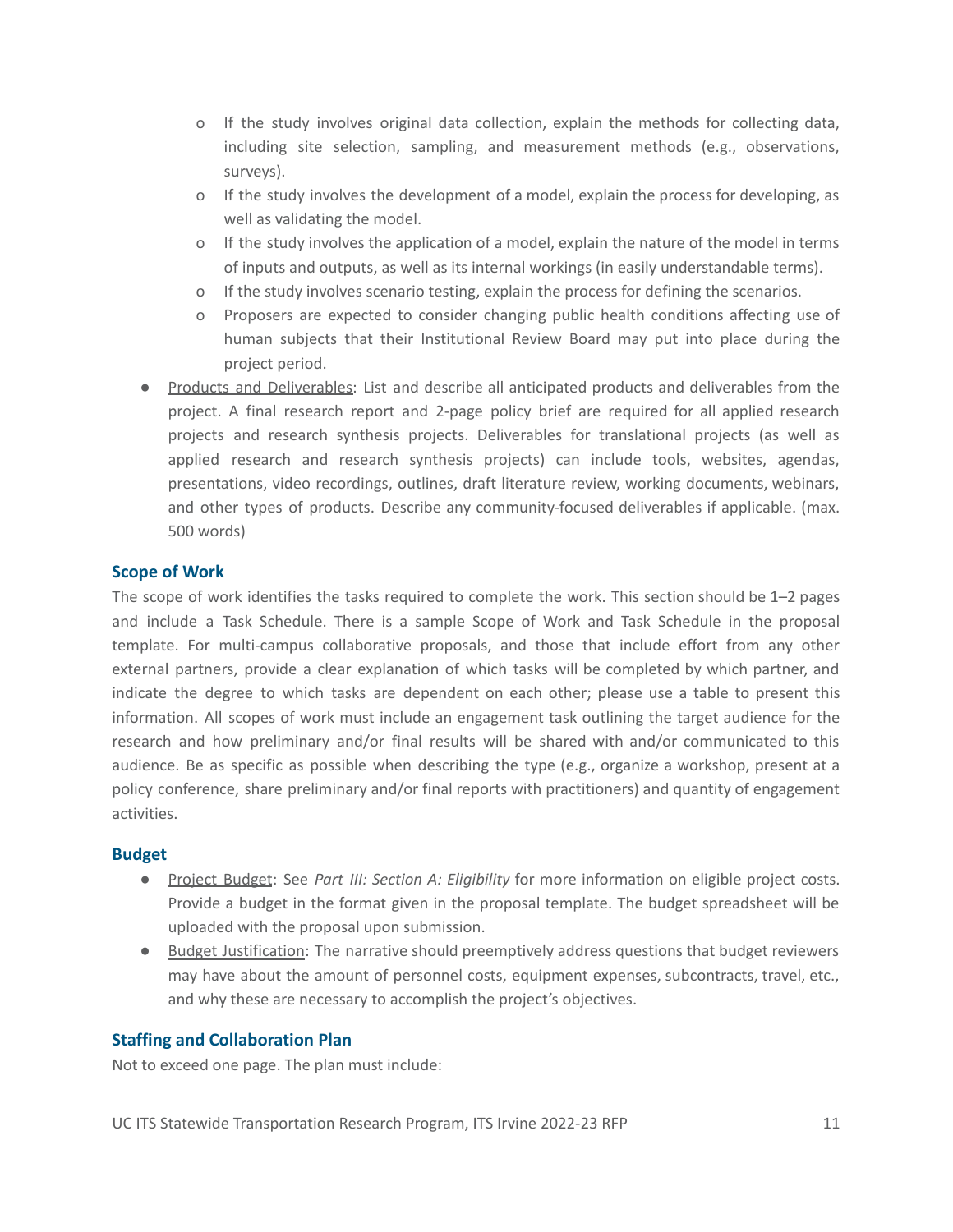- Proposed role of each research participant, including student participants and all external partners who will be receiving funding through the project and/or contributing to the project in a meaningful way (if applicable), as well as budgeted and pro bono time on the project.
- Project-related collaborations with other researchers at UC ITS branch campuses, researchers at other ITS and non-ITS UC campuses (if applicable), and/or other organizations.

# <span id="page-14-0"></span>**References (Optional)**

Proposals can include a separate bibliography of references cited in the proposal.

# <span id="page-14-1"></span>**CV for the PI and Co-PI(s)**

Up to 2-pages per person to include the PI and any Co-PIs

# <span id="page-14-2"></span>**Letters of Support (if applicable)**

A letter of support from a public agency stakeholder outlining the relevance, timeliness, and need of the proposed research; how the research results will be used by the agency; and what role or involvement (if any) the agency will have in the research. Public agency stakeholders may include, but are not limited to local government, regional public entities (Metropolitan Planning Organizations, air quality management districts, public utilities), state agencies, public transit agencies, and others. The only exception to the letter of support requirement is if the PI identifies the California Air Resources Board (CARB) as a public agency stakeholder. In lieu of a letter for CARB, the PI must provide the name and contact information for a point person at CARB that the PI intends to work with.

# <span id="page-14-3"></span>**Letter of Participation and/or Commitment (if applicable)**

PIs must provide a letter of support from any outside partner that will be providing data, access to private or public facilities, cooperation of private or public entities, and/or commitment of match funding. All proposals that include a community-based organization and/or community leader as an external project partner must provide a statement of participation and/or commitment from the organization and/or leader that describes the organization's and/or leader's prior involvement with the research team and involvement in developing the current proposal.

# <span id="page-14-4"></span>**Section C: Proposal Submission**

Proposals responding to this RFP must be submitted via this webform:

#### <https://its.uci.edu/rfp/strp-2022-23-submit>

The proposal submission may be entered into the webform by any member of the proposal team. The webform submission, including the file uploads of the proposal document and supporting budget spreadsheet, can be revisited and updated up until the final submission deadline on Friday, May 27, 2022 at 5 pm.

Please name the file using this convention: *LastNameofPI\_STRP2022\_Proposal.pdf*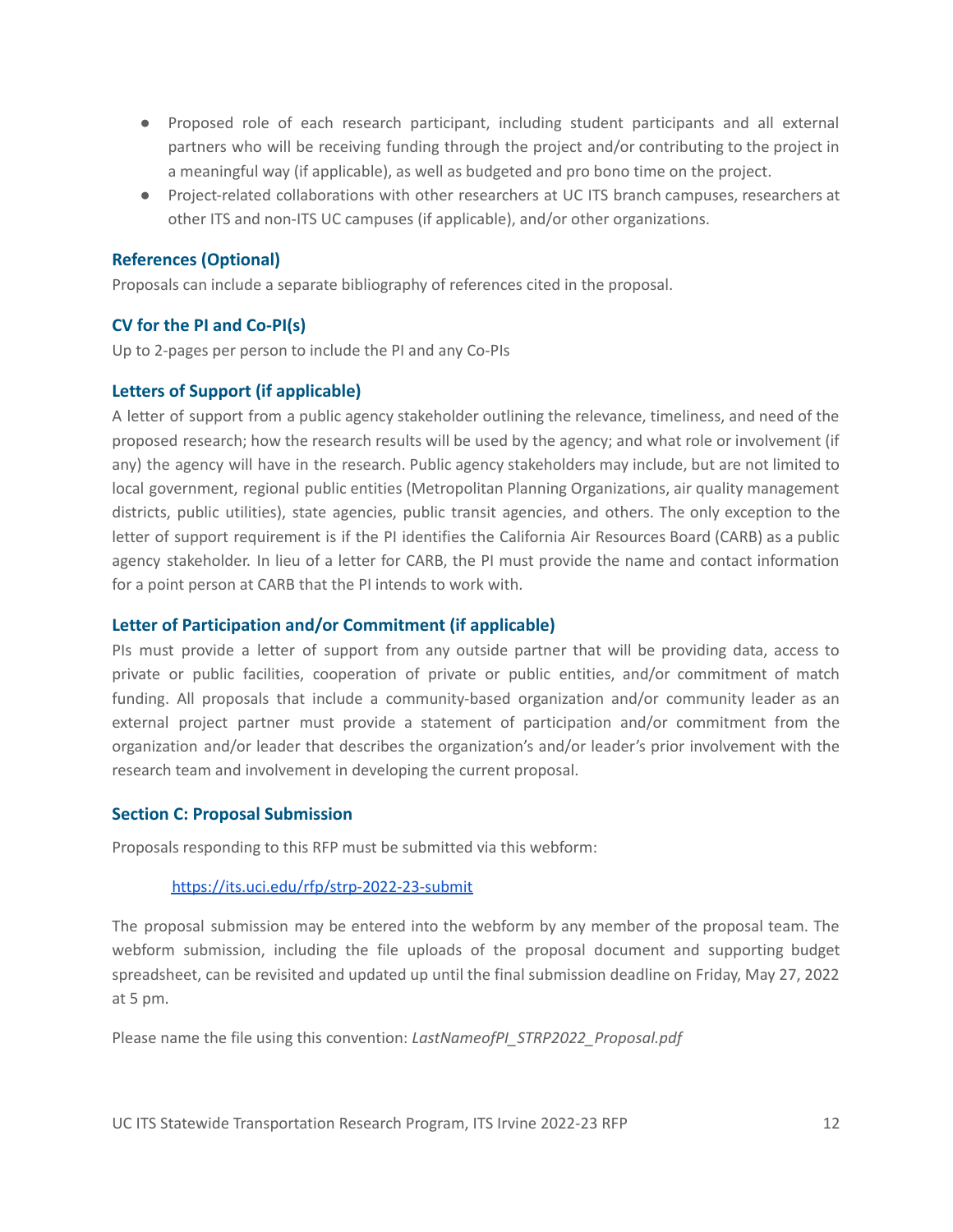## <span id="page-15-0"></span>**Section D: Evaluation and Review Process**

Proposals will be evaluated and scored based on responses to the information requested in this solicitation. The following process and criteria will be used to screen and evaluate projects:

#### <span id="page-15-1"></span>**Step 1. Submission Screening**

Proposals will be screened by ITS-Irvine staff for:

- meeting eligibility requirements as defined in Part III: Section A: Eligibility
- completeness and compliance with the requirements detailed in Part III: Section B: Proposal **Organization**
- an explicit link to one or more of the research priorities listed in Part II: 2022-23 Research **Priorities**
- confirmation that a public agency in California has expressed interest in the proposed work (if applicable)

Proposals that pass the initial screening will be:

- assessed by UC ITS staff for relevance to transportation policy and practice in California
- forwarded to Caltrans, CARB, or CEC (as applicable) for those proposals that name any of those public agencies as stakeholders

### <span id="page-15-2"></span>**Step 2. Proposal Review**

Proposals will be externally reviewed according to the following criteria:

- Relevance to research priorities
- Level of support from public agency stakeholder and demonstration of how research will inform policy and/or practice, if applicable
- Equity considerations in research design, expected products, and dissemination
- Quality of research design and methodology
- Reasonableness of budget and cost-effectiveness
- Qualifications to perform work
- Level of collaboration, including collaborations across UC ITS and/or with other UC institutions, with outside organizations, and/or interdisciplinary research teams
- Prior performance on projects funded through other ITS solicitations (as applicable)
- Level of student involvement
- Match funding and/or potential for attracting larger grant funding

# <span id="page-15-3"></span>**Section E: Award and Administration Information**

#### <span id="page-15-4"></span>**Award Notice**

PIs will be notified by Tuesday, July 29, 2022, whether or not the proposal is selected for funding. Some proposals may be funded at a reduced level, or funding may be contingent on a revision to the proposal.

In accepting an award, the PI agrees to complete the following in a timely manner. Failure to do so may result in the revocation of the award: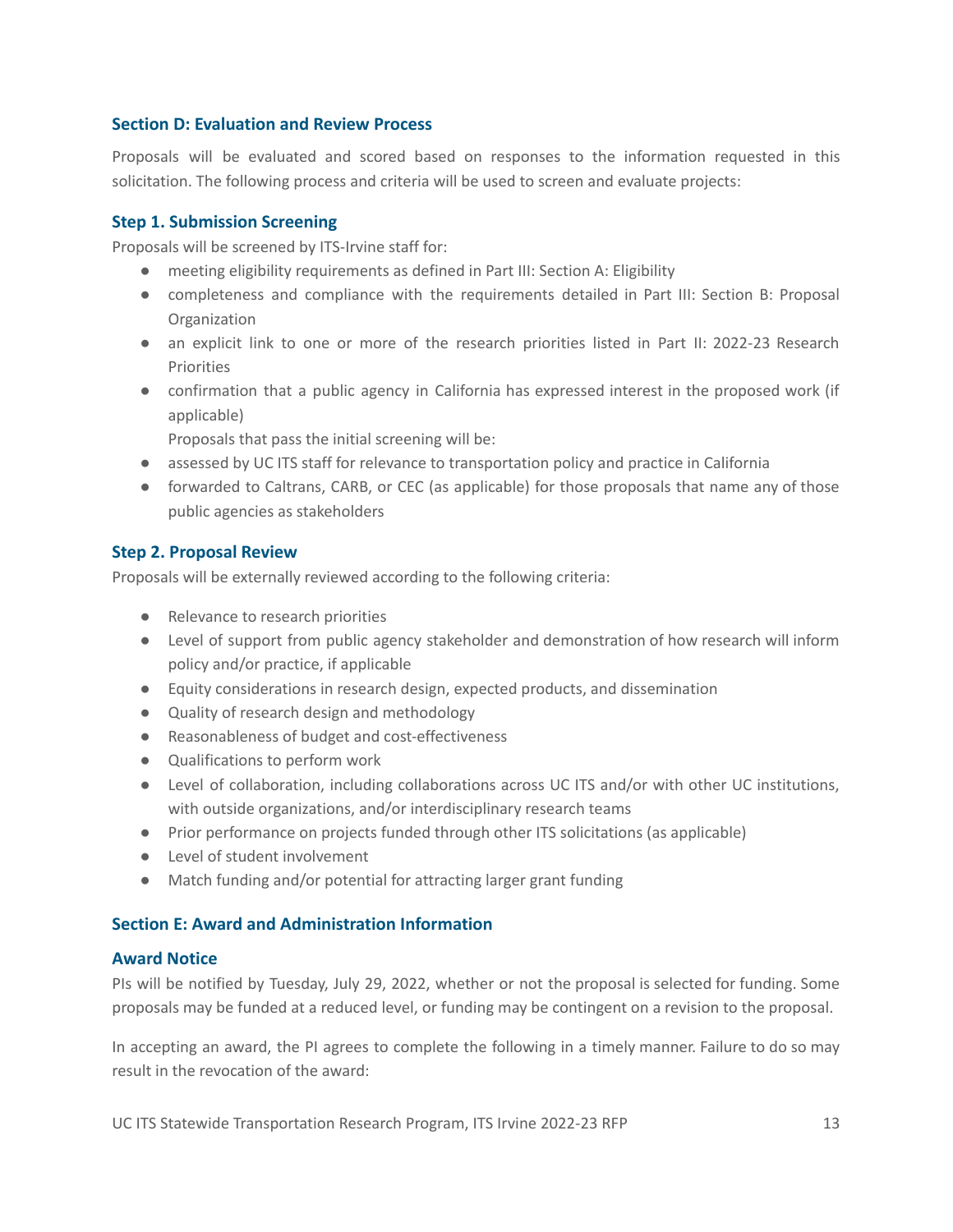- Respond to and/or incorporate reviewer feedback (if applicable),
- Revise and resubmit budget based on review feedback (if applicable)

#### <span id="page-16-0"></span>**Award Administration**

ITS Irvine will provide a unique account for each awarded project. All expenditures, such as payroll, purchase orders, and reimbursements, will be processed through ITS-Irvine in coordination with Cam Tran <camt@uci.edu> following established university policies and procedures.

#### <span id="page-16-1"></span>**Grant Agreement Requirements**

In accepting a STRP grant award, the PI agrees to the grant requirements and expectations as outlined in *Appendix A: UC ITS Grant Requirements and Expectations*. Failure to meet these requirements will jeopardize the PI's consideration for funding in future years.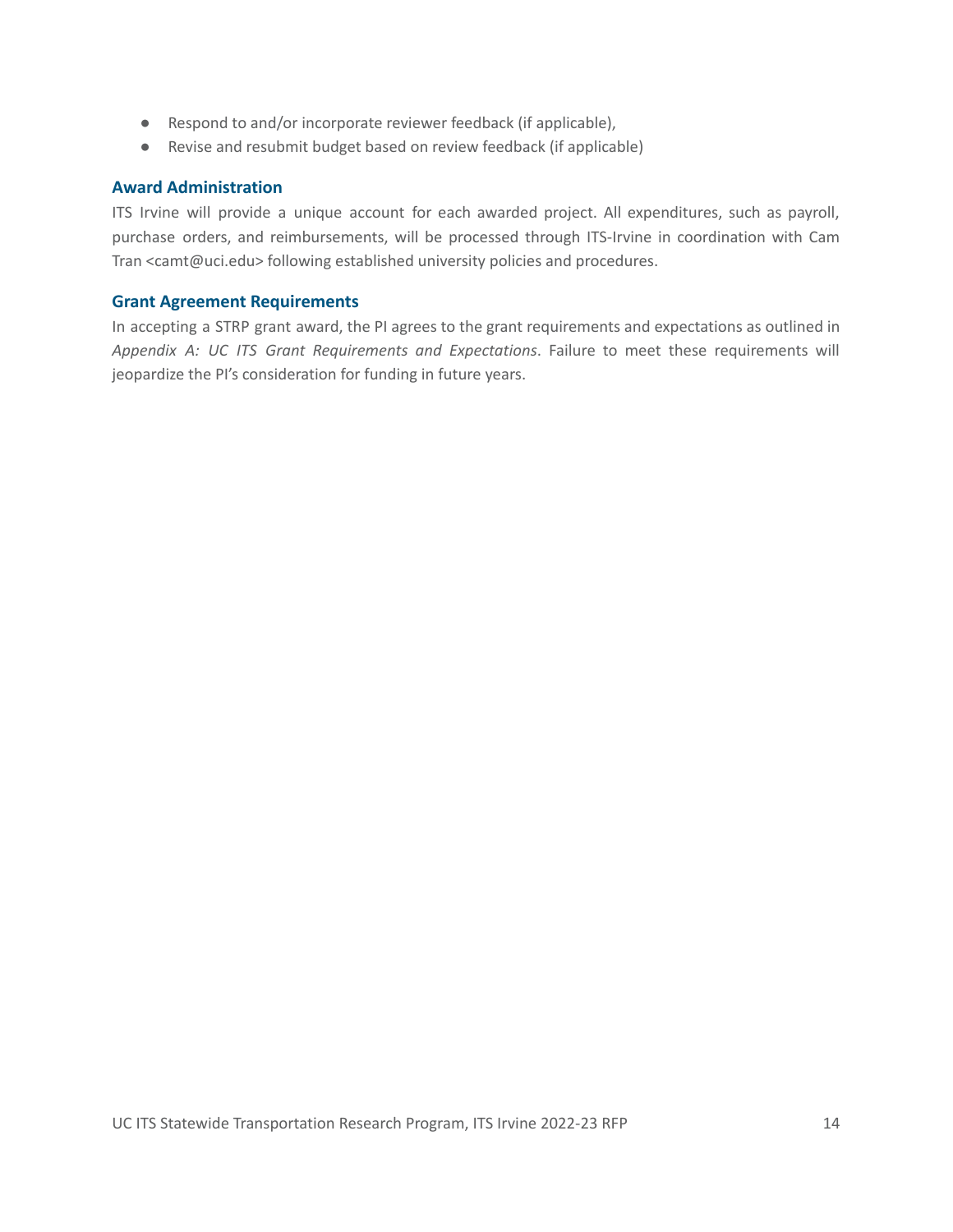# <span id="page-17-0"></span>**Appendix A. UC ITS Grant Requirements and Expectations**

When accepting State Transportation Research Program (STRP) funding from the UC ITS, the PI agrees to the following requirements and expectations. Failure to meet terms will negatively impact future award decisions.

The PI acknowledges that his/her/their project must address and inform transportation science, engineering, policy, or planning issues in California and must engage public sector partners. The UC ITS STRP is funded by the State of California through the Public Transportation Account and the Road Repair and Accountability Act of 2017 (Senate Bill 1) with the expressed purpose of supporting research activities that directly address and inform transportation engineering, policy, and/or planning issues in California. PIs shall actively engage policymakers and/or practitioners at all stages of their research and report all engagement activities in their 6-month progress report and at the close-out of their project. The PI agrees to provide at least one presentation sharing his/her/their work with practitioners and policymakers through a UC ITS organized webinar or event, if requested. The PI is encouraged to reach out to the STRP Program Manager at his/her/their campus and/or UC ITS Assistant Director Laura Podolsky for consultation on strengthening the project's connection with policy and/or practice in California.

The PI agrees to acknowledge the support provided by the UC ITS and the State of California in all presentations and publications resulting in whole or in part from the PI's research award. The PI agrees to disclose the support from the UC ITS and State of California in all primary and derivative work products and presentations. The PI shall use the following language for publications when acknowledging the support provided by the UC ITS and the State of California. The language may be augmented for other products (e.g., presentation, website).

This study was made possible through funding received by the University of California Institute of Transportation Studies from the State of California through the Public Transportation Account and the Road Repair and Accountability Act of 2017 (Senate Bill 1). The contents of this report reflect the views of the author(s), who is/are responsible for the facts and the accuracy of the information presented. This document is disseminated under the sponsorship of the State of California in the interest of information exchange and does not necessarily reflect the official views or policies of the State of California.

The PI agrees to disclose other proposed or in-kind research funding for a project substantially similar to the project being supported by the UC ITS. Multiple sponsors are encouraged, but full disclosure is required. A specific agreement for joint funding is required for research that is being funded or proposed for funding in whole or in part by other agencies or organizations. Failure to disclose other proposed or in-kind research funding for a project substantially similar to a UC ITS project is grounds for termination of a UC ITS grant.

*The PI understands that the period of performance for his/her/their grant award is 12 months.* The start and end dates for the PI's grant will be provided by the STRP Program Manager at the PI's campus.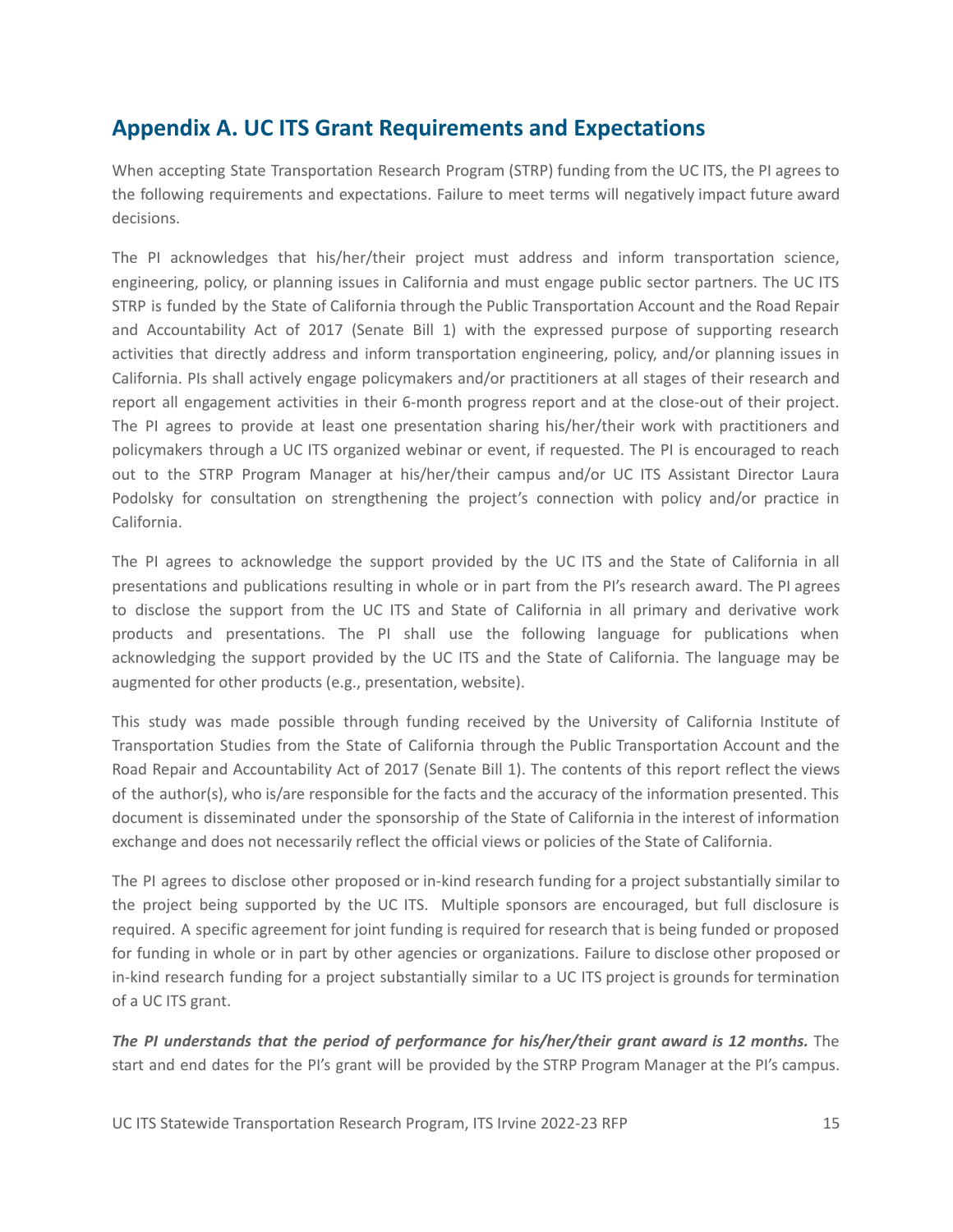The PI agrees to submit all final deliverables and products by the end of the grant period. In the event that the project cannot be completed by the expected end date, a formal request for a no-cost extension must be submitted via email to the STRP Program Manager at the PI's campus at least one month prior to the grant end date. Failure of the PI to submit final products on schedule will adversely impact future award decisions.

The PI agrees to use the awarded funding in a manner consistent with the submitted budget.

*The PI agrees to submit a 6-month progress report.* For the 6-month progress report, the PI shall submit a high-level summary of accomplishments over the past six months, plans for the next six months, and supplementary information about the research team, engagement with stakeholders, associated publications, and other activities. Progress reports will be submitted online and due when specified by the campus STRP Program Manager.

*The PI agrees to produce a final report and policy brief for his/her/their project.* The report and policy brief will be finalized through an iterative process with the UC ITS or campus ITS staff and the PI. The PI agrees to share the final report and policy brief with his/her/their project's main public agency stakeholder and any other external partners for review and comment prior to submitting the deliverables to the UC ITS. Final reports and policy briefs will be posted on the UC [eScholarship](https://escholarship.org/uc/ucits) [repository.](https://escholarship.org/uc/ucits) Additional details are provided below:

*Research Report:* The PI agrees to deliver a final report as an electronic file before the end of the grant term. The report should be complete, original, organized, and accurate; and the length should be commensurate with the scope and budget. The PI shall use the report template provided. The report will be reviewed by UC ITS staff and possibly external referees if necessary. The PI is required to respond to all questions, edits, and suggestions in a timely manner. Each report will be given a Digital Object Identifier (DOI. The PI may share the eScholarship link with others but shall not post the report PDF in other locations.

#### [Download](https://drive.google.com/file/d/1Oj_HP--A-YW_R5BvVKFOfIJ1-gwjMMlZ/view?usp=sharing) UC ITS report template

*Policy Brief***:** The PI agrees to prepare a two-page policy brief targeted to a policymaker and/or practitioner audience. The policy brief should be suitable for an educated but non-technical audience and summarizes the main findings of the research relevant to practice and/or policy. The brief should be submitted as a Word document along with the report and will go through the same review process as described above for reports. The posting and sharing requirements for research reports also apply to policy briefs.

[Download](https://docs.google.com/document/d/1lyfwfV510cwAJi1L7Yh5IdQiMzf1_HL4/edit) the UC ITS policy brief writing guidelines and template.